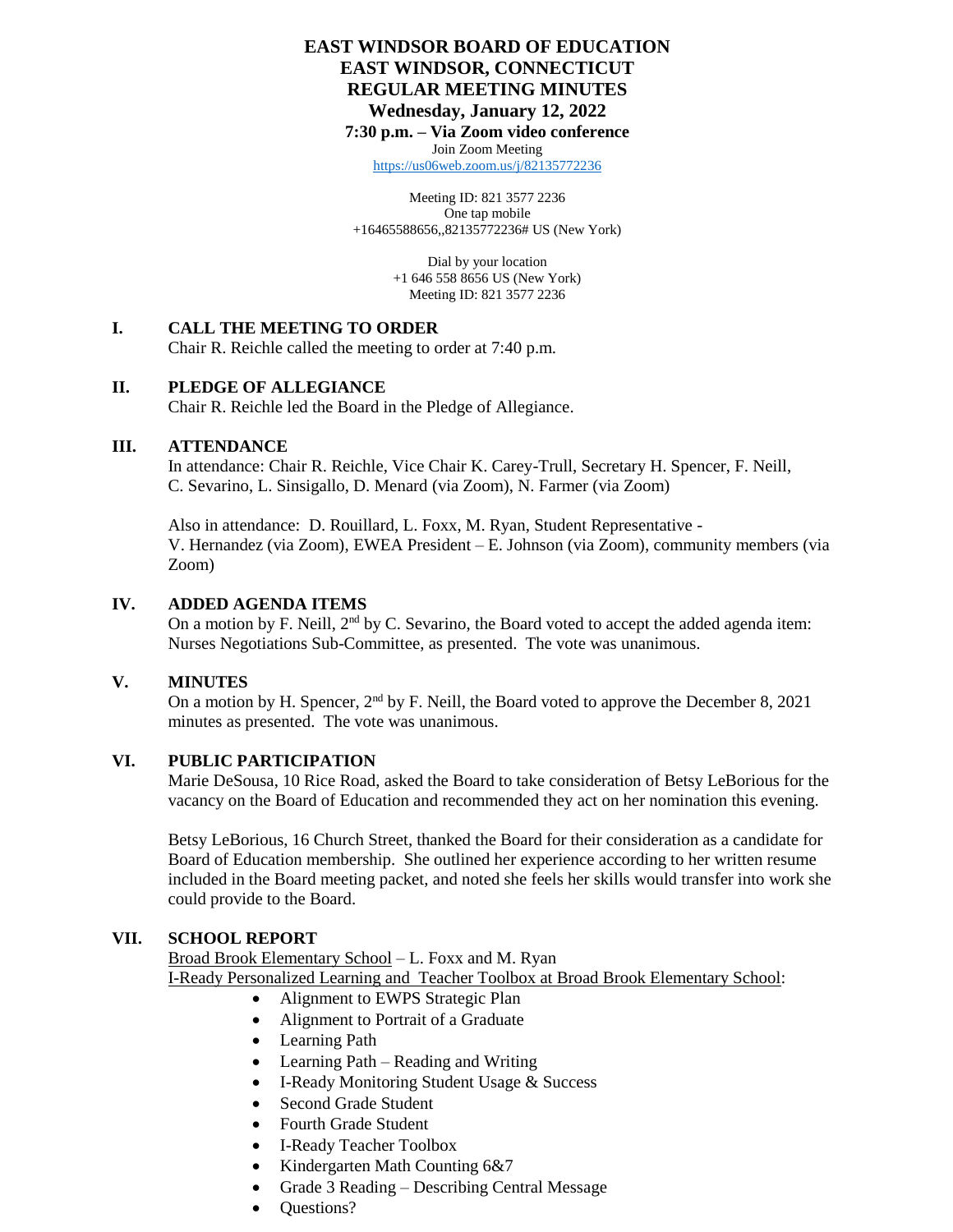### **VIII. STUDENT REPRESENTATIVE**

V. Hernandez shared the news and events at all three schools (attached hereto).

#### **IX. PERSONNEL REPORT**

The Board reviewed the current report provided by HR Director, R. McCarthy.

#### **X. FINANCIAL REPORT**

The Board reviewed the written report as provided in their packet.

N. Farmer inquired if the reclassification of expenses (payroll) are where they should be in the system, as it was noted at the last meeting that it was in process. Dr. P. Tudryn noted it has been corrected relative to the general ledger, but that corrections to past payrolls must be inputted by hand.

Dr. P. Tudryn shared the following information relative to business office operations:

- We have contracted with Sherri DiNello to re-organize our business office relative to our needs – She will be present at our next meeting to outline her recommendations
- Patricia West has been contracted as our current interim business manager She retired as business manager from Enfield 2 years ago and is working with us 2-3 days a week to keep us afloat with our day-to-day operations
- TMS will draw down EFS funds and will conclude their services with the district upon completion of the audit process

#### **XI. UNFINISHED BUSINESS: VOTE**

#### Filling a Board Vacancy

A motion was made by K. Carey-Trull, 2<sup>nd</sup> by C. Sevarino, to consider the nomination of Betsy LeBorious to fill the Board vacancy.

The Board asked B. LeBorious to share some of her answers posed to her during the recent interview session by the Town Democratic Committee. She noted she has served on multiple town commissions in various capacities, but never on the BOE. She also noted that her commitment to public education, as well as her personal commitment, would be beneficial to the Board and community. She also shared her understanding of policy and budget as roles and responsibilities of the BOE. Being in public education, she understands the budget (efficient and expedient use of funds) and policy process and the impact it has in programming, personnel, student growth, and community. She stated all decisions are made by the Board as a whole. Relative to her support in a BOE decision she is not in favor of, she stated she believes in transparency and communication toward the best solution. Finally, she noted she broadly considers safety and maintaining students in school (social and emotional concerns)/maintaining staff to be some of the most important challenges by the Board at this time.

The roll call vote to consider the nomination of Betsy LeBorious to fill the Board vacancy was as follows: K. Cary Trull – yes, H. Spencer – yes, F. Neill – yes, C. Sevarino – yes, N. Farmer – yes, D. Menard – yes, L. Sinsigallo – yes, R. Reichle – yes. The vote was unanimous.

#### **XII. UNFINISHED BUSINESS: DISCUSSION**

- 1. Re-Entry Update Dr. P. Tudryn reported the following:
	- A parent update was completed and ready for sharing on 12/31 when an update was received by the state – The CDC changed the guidelines for quarantine to 5 days, which we have since adopted
	- Contact tracing become optimal When numbers are high it is not effective; however, we continue to conduct the process when feasible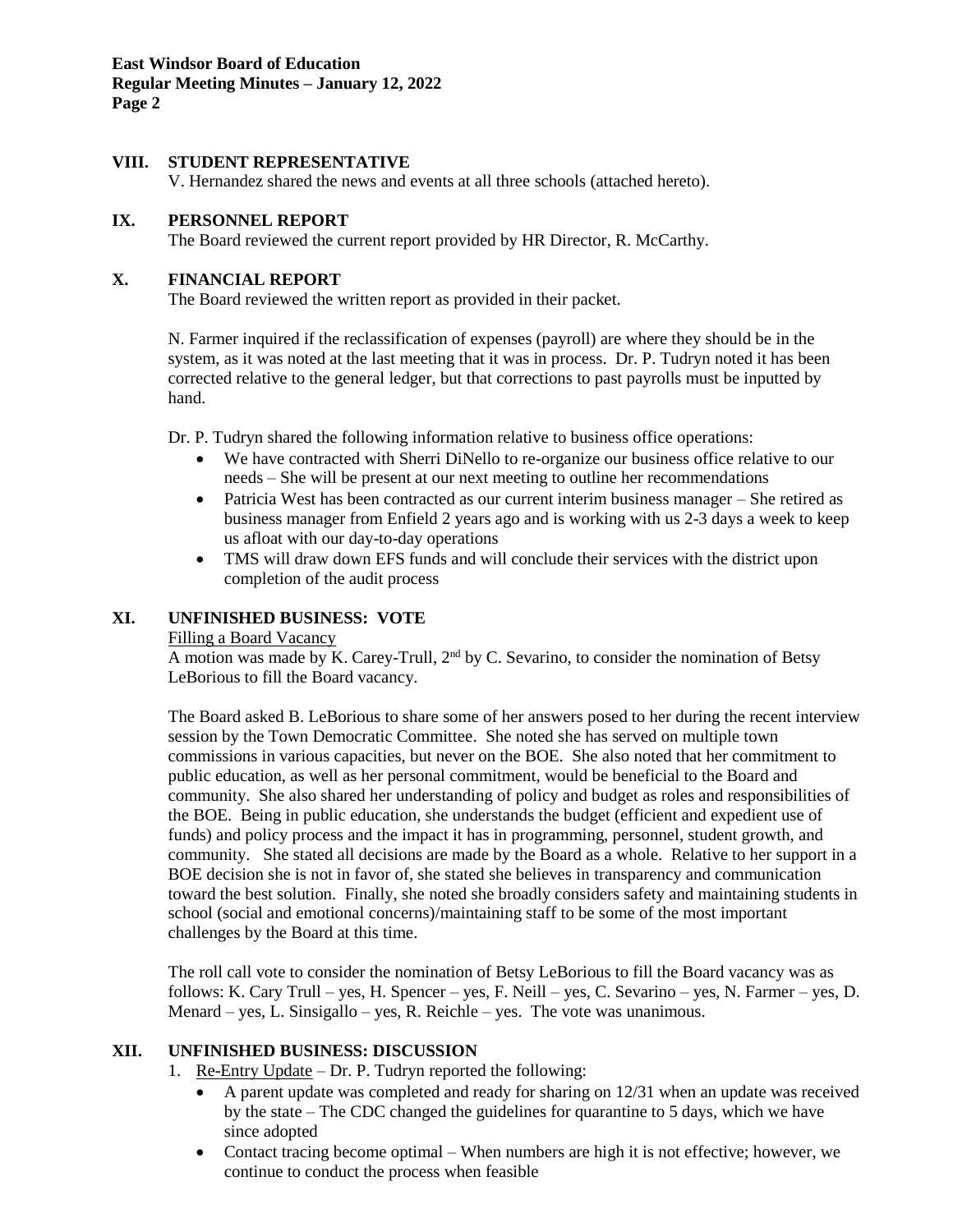#### **East Windsor Board of Education Regular Meeting Minutes – January 12, 2022 Page 3**

- We are in receipt of test kits from the state and are prioritizing distribution to staff and students who are symptomatic as a means to keep our schools open (Clarification on contact tracing was provided, as well as an outline of the process.)
- The First Selectman has provided us with adult-sized masks which will be distributed to our middle and high school students, as well as our entire staff (They are too large for our elementary students.  $)$  – Additional masks will be provided by the state – We do have a supply of child-sized masks for our elementary students, but they are not N95 quality
- We are also in receipt of an update from the state, via the CIAC, relative to sports We are processing this information and will share upon review - At this time, we are only allowing home spectators, at 3 ft. apart (unless in the same household), with no spectators seated behind our athletes
- 2. Strategic Plan Dr. P. Tudryn noted we will conduct all our reports based on our Strategic Plan. He inquired if it was the preference of the Board to include this as a standing, individual item on the agenda, as he plans on providing a quarterly update in conjunction with our Outstanding Student and Crystal Apple Award recognitions to the Board. We will share our Strategic Plan by means of tri-folds at Town Hall, East Windsor Library, and perhaps one at each BOE meeting. Paper copies could also be handed out at parent conferences, upon availability. It was the consensus of the Board to only include this item on the agenda at the time of the update.

## **XIII. NEW BUSINESS: VOTE**

2022-2023 EWPS School Calendar – Dr. P. Tudryn noted the proposed calendar provided in the meeting packet. He is looking for input from the Board relative to their preference for dates for the April vacation, as requested by Board and community members at a prior meeting. Discussion ensued relative to the proposed dates for Open House and Parent/Teacher Conferences. Dr. P. Tudryn also informed the Board of the change in law which now requires kindergarten students to attend 180 school days. They will now start on the same day of school as our students in grades 1-12.

On a motion by F. Neill, 2<sup>nd</sup> by K. Carey-Trull, the Board tabled discussion on this item to a future date to allow our surrounding districts to prepare their calendars and allow us to align our April vacation accordingly. The vote was unanimous.

## **XIV. NEW BUSINESS: DISCUSSION**

- 1. FY23 Budget Workshops Dr. P. Tudryn noted the need to establish dates for the FY23 budget workshops. These workshops must occur after February 3, but before March 15. After much discussion, the Board determined the workshops would be conducted at 6:30 p.m. on 2/10, 2/15, 2/17, 2/24.
- 2. Nurses Negotiations Sub-Committee Dr. Tudryn informed the Board that our district nurses are unionizing and our need to now establish a sub-committee for purpose of negotiations. K. Carey-Trull, F. Neill, N. Farmer, and B. LeBorious volunteered to participate on this newly created Nurses Negotiations sub-committee.

## **XV. LIAISONS' REPORTS**

N. Farmer noted her attendance at the recent Curriculum Council sub-committee meeting and shared her enjoyment in serving on this committee.

F. Neill mentioned her participation at the recent walkthrough of Broad Brook Elementary School by BOE members.

## **XVI. PUBLIC PARTICIPATION**

Charlie Nordell, 7 Grandview Terrace, requested the Board also take the CREC school calendar into consideration when determining our April vacation as many East Windsor students attend schools in that district as well.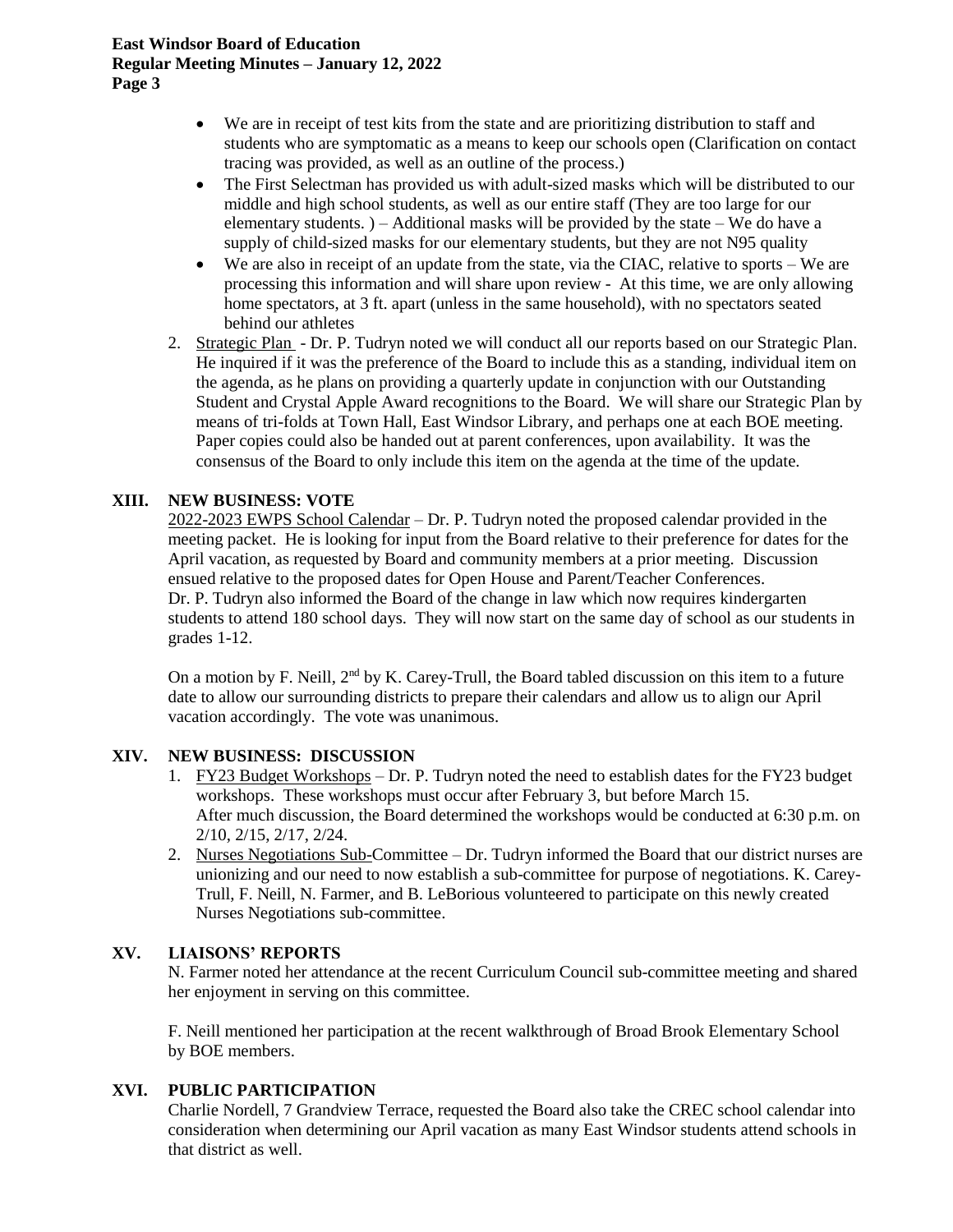#### **East Windsor Board of Education Regular Meeting Minutes – January 12, 2022 Page 4**

Marie DeSousa, 10 Rice Road, thanked the Board for their vote for Betsy LeBorious as new BOE member. She feels the town is in good shape with the current Board. She also thanked the Board for considering their requests regarding the April vacation.

#### **XVII. MISCELLANEOUS**

Dr. P. Tudryn informed the Board there will be an executive session on the January 26 BOE agenda for the purpose of the superintendent's evaluation.

He also reminded the Board that we have contracted with Dr. Michael Rafferty to engage in a selfstudy through a literacy review. He will be present at one of our February meetings to review our scores.

His final note was to inform the Board our 2<sup>nd</sup> quarter Outstanding Student reception will be at 7:00 p.m. on Wednesday, January 26.

### **XVIII. CORRESPONDENCE**

Enrollment

#### **XIX. ADJOURNMENT**

On a motion by K. Carey-Trull, 2<sup>nd</sup> by F. Neill, the Board voted to adjourn the meeting at 9:16 p.m. The vote was unanimous.

Respectfully submitted,

Ann Kalesnik Board Recording Secretary

Approved: